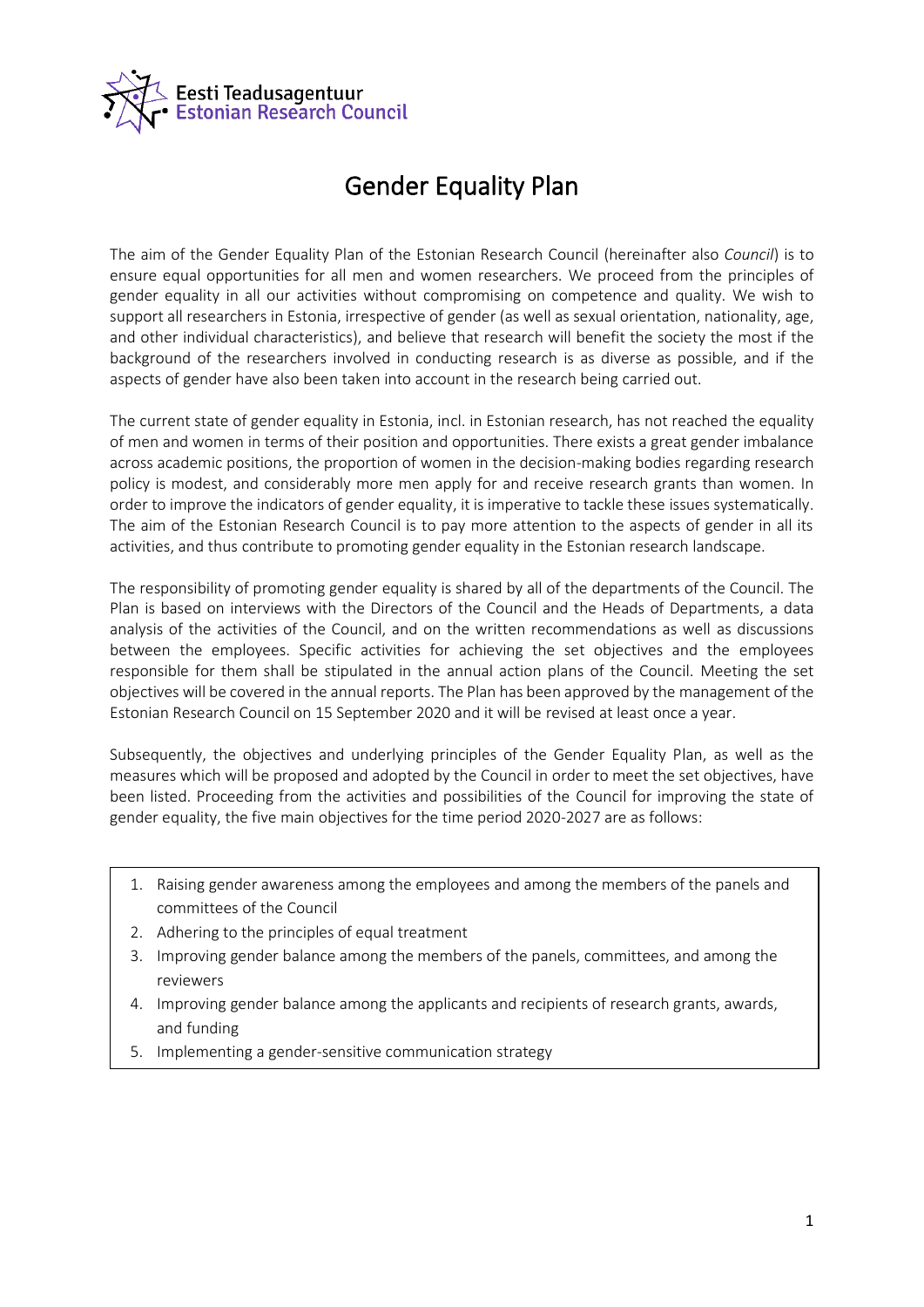

1. Raising gender awareness among the employees and among the members of the panels and committees of the Council

In order to make fair and inclusive decisions, gender awareness, incl. awareness of possible problems caused by unconscious bias, is of utmost importance for the members of the panels and committees, the management, and other employees of the Council. Increased awareness helps to prevent discrimination and ensures making fairer decisions. Gender awareness also contributes to achieving all of the other objectives of the Council's Gender Equality Plan.

For ensuring a better understanding of gender equality among the employees as well as among the members of the panels and committees of the Council, we will:

- Improve our competences regarding gender equality, incl. by participating in training courses.
- Integrate the aspects of gender into the training courses we organise, if applicable.
- Assemble existing and compile new need-based information materials on gender equality, incl. materials on the importance of considering unconscious bias and on integrating the gender dimension in research.
- Share our experiences, good practices, and developments regarding gender equality within our organisation, incl. in in-house seminars, workshops, etc.

## 2. Adhering to the principles of equal treatment

The Estonian Research Council supports equal treatment of all people, refraining from any form of discrimination based on gender (also from indirect discrimination, which occurs when seemingly neutral rules give an advantage to some researchers or target groups). Among other things, we pay particular attention to the impact that being on parental leave has on one's research career.

In order to ensure equal treatment, we will:

- Examine our rules and regulations to make sure that they ensure equal opportunities for everyone.
- Take into consideration a justified leave of absence from research, such as a parental leave or military service, in the preparatory materials relating to making decisions.
- Adhere to the principles of equal treatment and proceed only from established criteria when making decisions.
- Collect feedback on the adherence to the principles of equal treatment in the decision-making processes.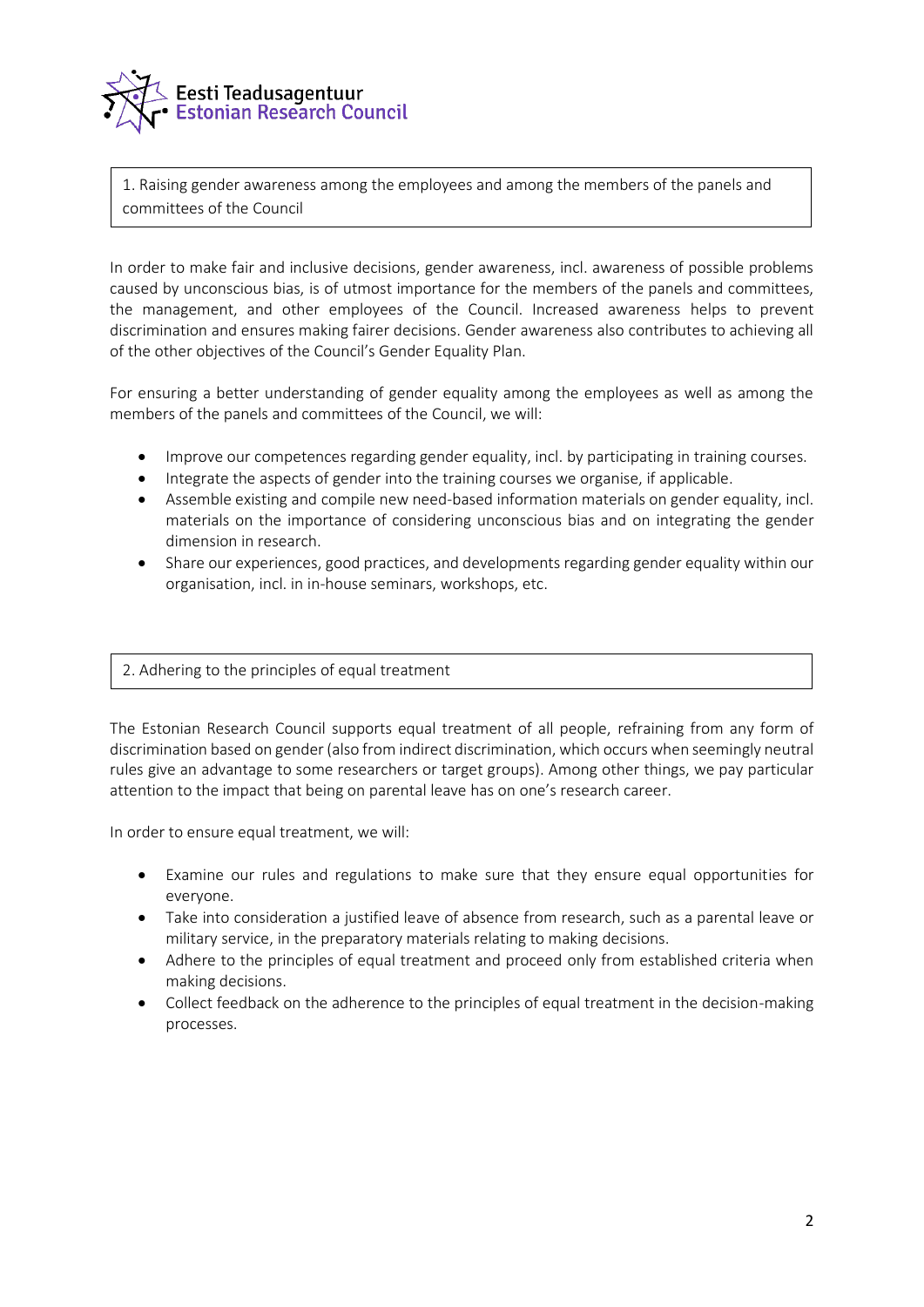

3. Improving gender balance among the members of the panels, committees, and among the reviewers

The aim of the Estonian Research Council is to reach the greatest possible gender balance among the members of the decision-making bodies, advisory bodies, and evaluation committees as well as among the reviewers, without compromising the competence of the experts.

Among the members of the panels and committees, we consider the representation of the underrepresented gender of at least 40% to be a good gender balance. When convening field-specific panels, the gender proportions of various research fields is a further factor to be taken into account: in case of research fields dominated by one gender, the underrepresented gender has to be, if at all possible, represented in the decision-making body in the same proportion as it is in the general population of that particular research field. We will keep this principle in mind when convening any of our panels.

An integral part of evaluating the applications and competition entries, which are funded or mediated by the Council, is played by the reviewers. Although it is difficult to find qualified reviewers regardless of gender, we have acknowledged that the proportion of women among the reviewers is small and are working towards improving the gender balance.

In order to achieve a greater gender balance among the members of the decision-making bodies, advisory bodies, and evaluation committees as well as among the reviewers, we will:

- Consciously pay more attention to gender when searching for the experts.
- Prefer a candidate of underrepresented gender if the candidates are of equal standing.
- Ask other organisations responsible for nominating the candidates to be part of our decisionmaking bodies to also nominate candidates of underrepresented gender in order to convene decision-making bodies with a greater gender balance.
- Ask the experts suggesting the reviewers to also recommend reviewers of underrepresented gender and, if necessary, draw their attention to the great gender imbalance among the reviewers.
- Compile statistical overviews and guidelines highlighting the aspects of gender in the process of searching for the members of the panels as well as the reviewers in order to acknowledge the issue more widely.